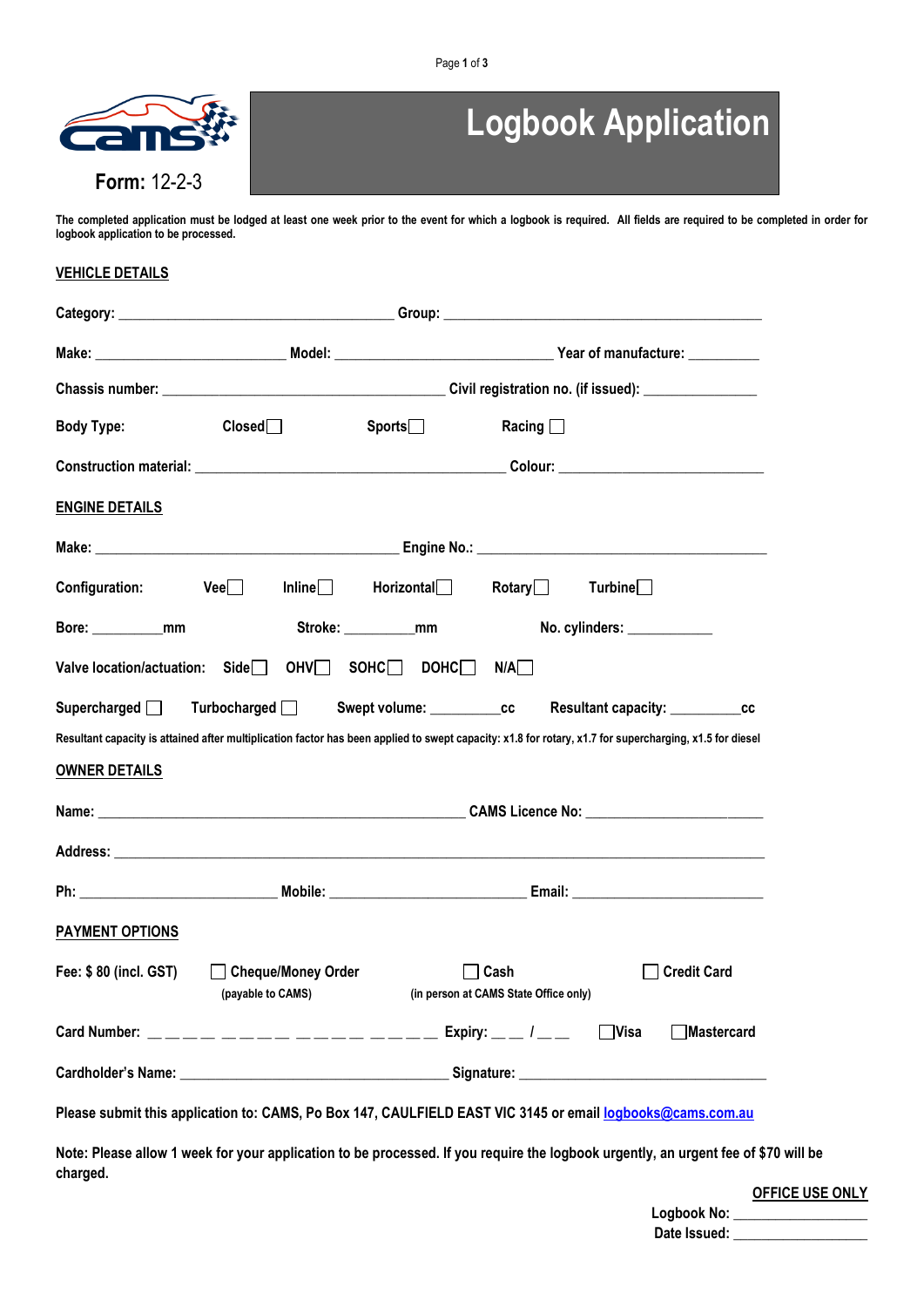Page **2** of **3**

## **SAFETY CAGES**

**If your vehicle has a safety cage, it must comply with Schedule J of the CAMS Manual and you must complete all three (3) copies of the Safety Cage Registration Form and submit this (or a Safety Cage Certificate) with your application CAMS for processing.**

### **PHOTOGRAPH REQUIREMENTS**

**Two sets of 10cm x 7cm prints of each of the following are required for the logbook:** 

 **¾ Front view ¾ Rear view**





#### **Note: Images not to scale**

**The vehicle photographs must be in colour, of professional quality, and of the appropriate size. Polaroids are not acceptable. The photographs must be in focus and preferably devoid of extraneous objects (such as workshop equipment) in the background. Photographs may be emailed to CAMS: [logbooks@cams.com.au](mailto:logbooks@cams.com.au)**

## **APPLICATION CHECKLIST**

**All sections of the application form have been completed**

**Payment has been enclosed (refer below)**

**The vehicle has been inspected and paperwork signed-off by a** *\*CAMS approved pre-logbook scrutineer\**

**Safety Cage Registration form (or Safety Cage Certificate) has been completed and enclosed**

**APPLICATION STATEMENT**

#### **DISCLAIMER**

'No responsibility is accepted by CAMS or it's officers for the accuracy and/or veracity of the specifications contained herein. The endorsement of the application by a **scrutineer does not – in itself – denote compliance of the subject vehicle with the relevant regulations; such at all times being the sole responsibility of the applicant; and does not signify that the vehicle in any way complies with the requirements civil registration or other permitted use on public roads'.**

**I acknowledge that I have read and understand the disclaimer and that the vehicle logbook remains at all times the property of CAMS and must be surrendered and/or returned upon request.**

**Signature of Applicant:**  $\blacksquare$ 

**Name of Applicant: \_\_\_\_\_\_\_\_\_\_\_\_\_\_\_\_\_\_\_\_\_\_\_\_\_\_\_\_\_\_\_\_\_\_\_\_\_\_\_\_\_\_\_\_\_\_\_\_\_\_\_ Date: \_\_\_\_\_\_\_\_\_\_\_\_\_\_\_\_\_\_\_\_\_\_\_\_**

| Date: |  |
|-------|--|
|       |  |

## **SCRUTINEERS DECLARATION**

\*Pre-log book inspection must be completed by approved scrutineers only\* *Refer [http://www.cams.com.au/Forms/Vehicle\\_Log\\_Book\\_Forms.aspx](http://www.cams.com.au/Forms/Vehicle_Log_Book_Forms.aspx) -or attached approved Scrutineers List* 

**I am satisfied that the said vehicle meets the following General Requirements of the CAMS Manual:**

| $\Box$ A                                 | □ F Aerofoils & Coachwork   | M Scatter Shields   |  |
|------------------------------------------|-----------------------------|---------------------|--|
| $\Box$ B                                 | $\Box$ H Fire Extinguishers | $\Box$ N Fuel Tanks |  |
| $\Box$ C                                 | $\Box$ J Safety Cage        | □ GR's Off Road     |  |
| E Wheels & Tyres                         | $\Box$ K Markings           | $\Box$ R Rally Cars |  |
| <b>Signature of Approved Scrutineer:</b> |                             |                     |  |
|                                          |                             |                     |  |

**Name: \_\_\_\_\_\_\_\_\_\_\_\_\_\_\_\_\_\_\_\_\_\_\_\_\_\_\_\_\_\_\_\_CAMS Licence No: \_\_\_\_\_\_\_\_\_\_\_\_\_\_ Date: \_\_\_\_\_\_\_\_\_\_\_\_\_\_\_\_\_\_\_\_\_\_\_\_**